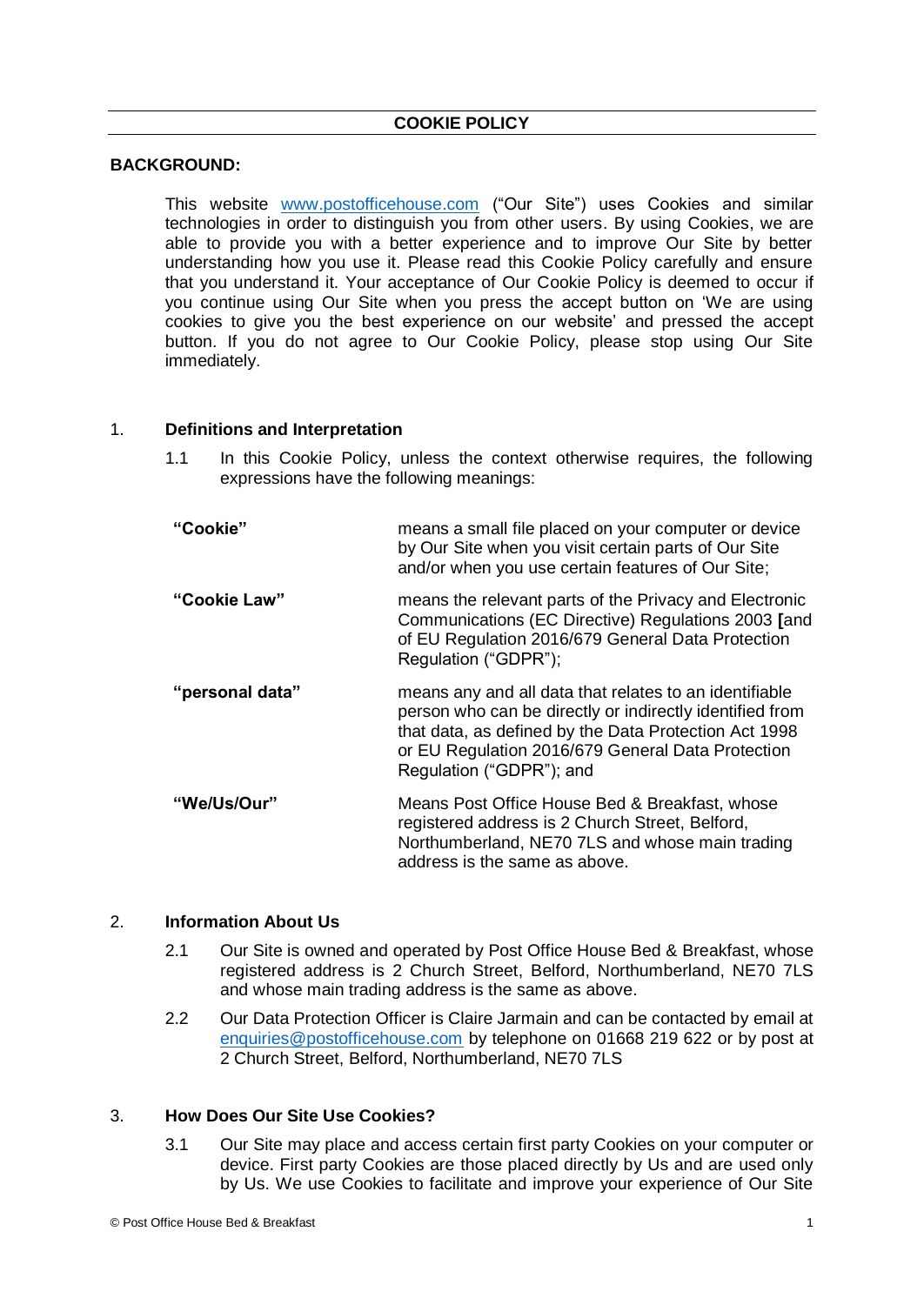and to provide and improve Our products and our services. We have carefully chosen these Cookies and have taken steps to ensure that your privacy and personal data is protected and respected at all times.

- 3.2 By using Our Site, you may also receive certain third-party Cookies on your computer or device. Third party Cookies are those placed by websites, services, and/or parties other than Us. No third-party cookies are used on Our Site however, for more details, please refer to section 4 below.
- 3.3 All Cookies used by and on Our Site are used in accordance with current Cookie Law. We may use some or all of the following types of Cookie:
	- 3.3.1 Strictly Necessary Cookies

A Cookie falls into this category if it is essential to the operation of Our Site, supporting functions such as logging in, your shopping basket, and payment transactions.

3.3.2 Analytics Cookies

It is important for Us to understand how you use Our Site, for example, how efficiently you are able to navigate around it, and what features you use. Analytics Cookies enable us to gather this information, helping Us to improve Our Site and your experience of it.

3.3.3 Functionality Cookies

Functionality Cookies enable Us to provide additional functions to you on Our Site such as personalisation and remembering your saved preferences. Some functionality Cookies may also be strictly necessary Cookies, but not all necessarily fall into that category.

3.3.4 Targeting Cookies

It is important for Us to know when and how often you visit Our Site, and which parts of it you have used (including which pages you have visited and which links you have visited). As with analytics Cookies, this information helps us to better understand you and, in turn, to make Our Site and advertising more relevant to your interests. **[**Some information gathered by targeting Cookies may also be shared with third parties.

3.3.5 Third Party Cookies

Third party Cookies are not placed by Us; instead, they are placed by third parties that provide services to Us and/or to you. Third party Cookies may be used by advertising services to serve up tailored advertising to you on Our Site, or by third parties providing analytics services to Us (these Cookies will work in the same way as analytics Cookies described above).

3.3.6 Persistent Cookies

Any of the above types of Cookie may be a persistent Cookie. Persistent Cookies are those which remain on your computer or device for a predetermined period and are activated each time you visit Our Site.

3.3.7 Session Cookies

Any of the above types of Cookie may be a session Cookie. Session Cookies are temporary and only remain on your computer or device from the point at which you visit Our Site until you close your browser.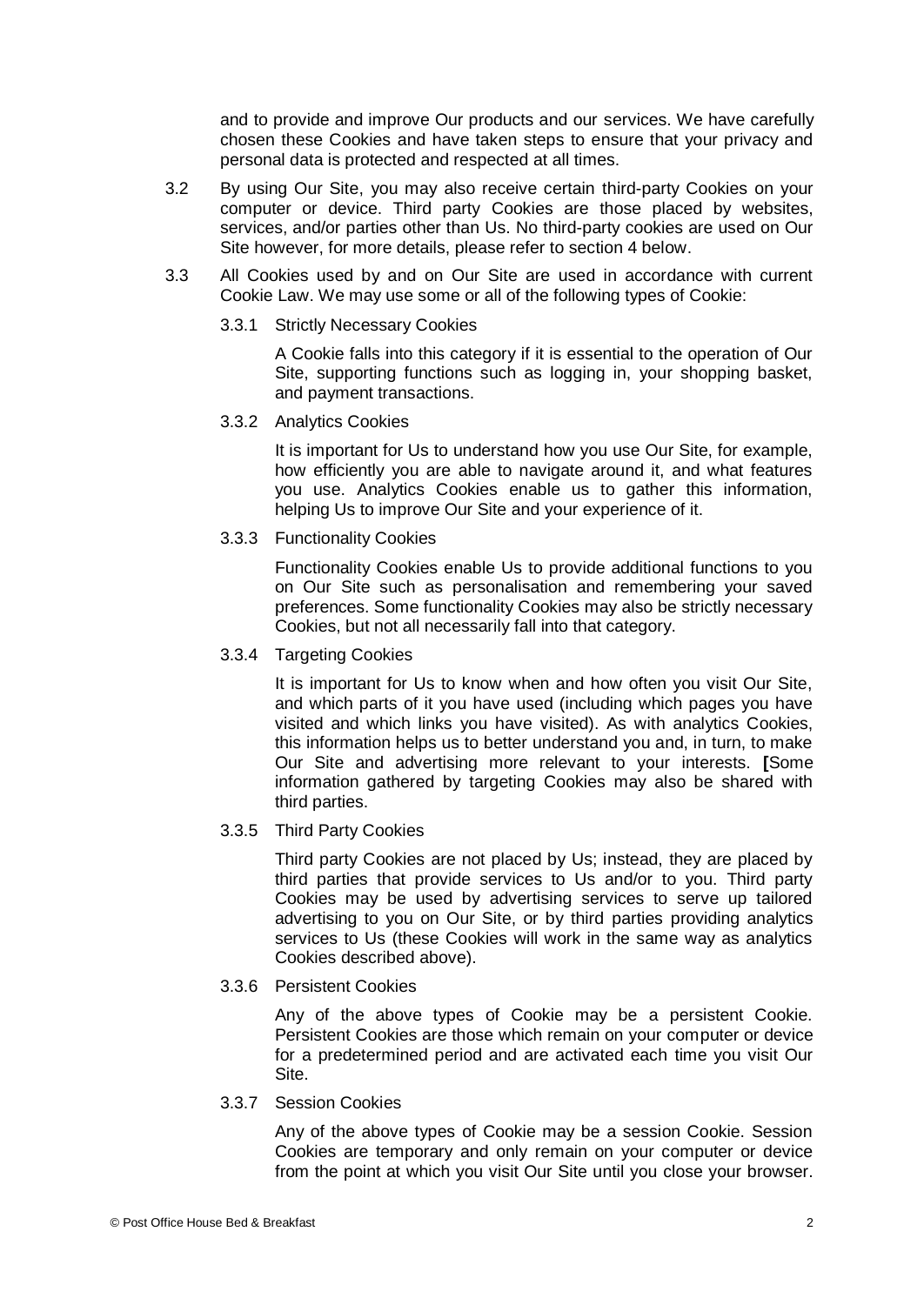Session Cookies are deleted when you close your browser.

- 3.4 Cookies on Our Site are not permanent and will expire after: (eqa 2 years, \_gid 24 hours, \_gat 1 minute PHPSESSID 30 minutes).
	- 3.4.1 For more details of the personal data that We collect and use, the measures we have in place to protect personal data, your legal rights, and our legal obligations, please refer to our Privacy Policy at [http://www.postofficehouse.com/wp-content/uploads/2018/06/Post-](http://www.postofficehouse.com/wp-content/uploads/2018/06/Post-Office-House-Privacy-Policy.pdf)[Office-House-Privacy-Policy.pdf](http://www.postofficehouse.com/wp-content/uploads/2018/06/Post-Office-House-Privacy-Policy.pdf)
- 3.5 For more specific details of the Cookies that We use, please refer to the table below.

#### 4. **What Cookies Does Our Site Use?**

4.1 The following first party Cookies may be placed on your computer or device:

| <b>Name of Cookie</b> | <b>Purpose &amp; Type</b>                                                                                                                                      | <b>Strictly Necessary</b> |
|-----------------------|----------------------------------------------------------------------------------------------------------------------------------------------------------------|---------------------------|
| $\_$ gid              | Google Analytics Usage                                                                                                                                         | ves                       |
| $\sqrt{a}$            | Google Analytics Usage                                                                                                                                         | ves                       |
| $_a$ gat              | Google Analytics Usage                                                                                                                                         | <b>ves</b>                |
| <b>PHPSESSID</b>      | Refers to a session stored on the web server.<br>No information is stored in the user's browser<br>and this cookie can only be used by the<br>current web site | ves                       |

- 4.2 Our Site uses analytics services provided by Google Analytics. Website analytics refers to a set of tools used to collect and analyse anonymous usage information, enabling Us to better understand how Our Site is used. This, in turn, enables Us to improve Our Site and the products and services offered through it. You do not have to allow Us to use these Cookies, however whilst Our use of them does not pose any risk to your privacy or your safe use of Our Site, it does enable Us to continually improve Our Site, making it a better and more useful experience for you.
- 4.3 The analytics service(s) used by Our Site use(s) analytics Cookies to gather the required information.
- 4.4 The analytics service(s) used by Our Site use(s) the following analytics Cookies:

| <b>Name of Cookie</b> | <b>Purpose &amp; Type</b> | <b>Provider</b> | <b>Strictly Necessary</b> |
|-----------------------|---------------------------|-----------------|---------------------------|
| _gid                  | Google Analytics<br>Usage | Google          | yes                       |
| _ga                   | Google Analytics<br>Usage | Google          | yes                       |
| _gat                  | Google Analytics<br>Usage | Google          | yes                       |

## 5. **Consent and Control**

5.1 Before Cookies are placed on your computer or device, you will be shown a pop-up requesting your consent to set those Cookies. By giving your consent to the placing of Cookies you are enabling Us to provide the best possible experience and service to you. You may, if you wish, deny consent to the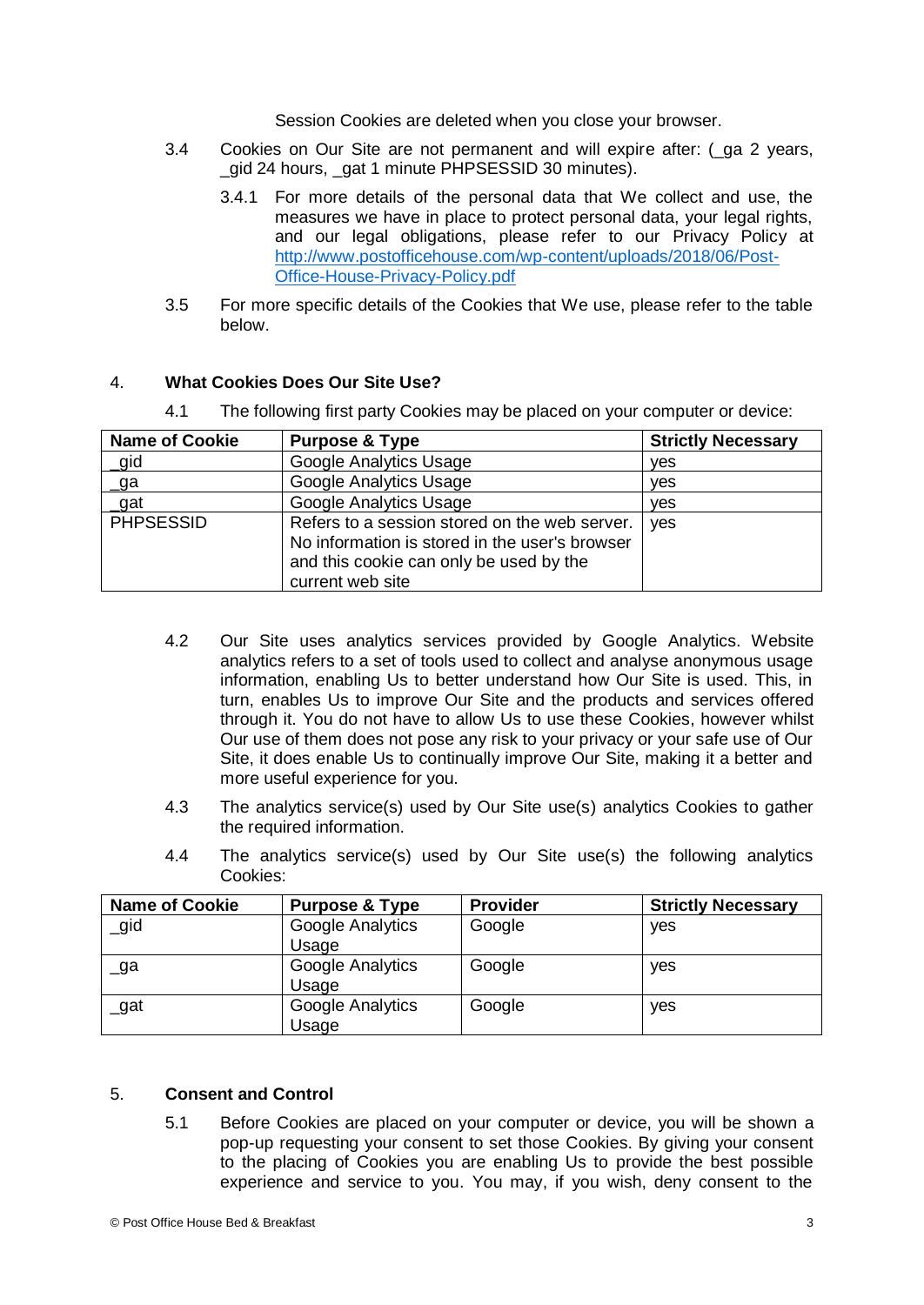placing of Cookies unless those Cookies are strictly necessary; however certain features of Our Site may not function fully or as intended. You will be given the opportunity to allow and/or deny different categories of Cookie that We use. You can return to your Cookie preferences to review and/or change them at any time by clearing your cookies and revisiting Our Site.

- 5.2 In addition to the controls that We provide, you can choose to enable or disable Cookies in your internet browser. Most internet browsers also enable you to choose whether you wish to disable all Cookies or only third-party Cookies. By default, most internet browsers accept Cookies but this can be changed. For further details, please consult the help menu in your internet browser or the documentation that came with your device.
- 5.3 The links below provide instructions on how to control Cookies in all mainstream browsers:
	- 5.3.1 Google Chrome: <https://support.google.com/chrome/answer/95647?hl=en-GB>
	- 5.3.2 Microsoft Internet Explorer: [https://support.microsoft.com/en](https://support.microsoft.com/en-us/kb/278835)[us/kb/278835](https://support.microsoft.com/en-us/kb/278835)
	- 5.3.3 Microsoft Edge: [https://support.microsoft.com/en](https://support.microsoft.com/en-gb/products/microsoft-edge)[gb/products/microsoft-edge](https://support.microsoft.com/en-gb/products/microsoft-edge) (Please note that there are no specific instructions at this time, but Microsoft support will be able to assist)
	- 5.3.4 Safari (macOS): https://support.apple.com/kb/PH21411?viewlocale=en\_GB&locale=en [GB](https://support.apple.com/kb/PH21411?viewlocale=en_GB&locale=en_GB)
	- 5.3.5 Safari (iOS):<https://support.apple.com/en-gb/HT201265>
	- 5.3.6 Mozilla Firefox: [https://support.mozilla.org/en-US/kb/enable-and](https://support.mozilla.org/en-US/kb/enable-and-disable-cookies-website-preferences)[disable-Cookies-website-preferences](https://support.mozilla.org/en-US/kb/enable-and-disable-cookies-website-preferences)
	- 5.3.7 Android:

[https://support.google.com/chrome/answer/95647?co=GENIE.Platform](https://support.google.com/chrome/answer/95647?co=GENIE.Platform%3DAndroid&hl=en) [%3DAndroid&hl=en](https://support.google.com/chrome/answer/95647?co=GENIE.Platform%3DAndroid&hl=en) (Please refer to your device's documentation for manufacturers' own browsers)

## 6. **Changes to this Cookie Policy**

- 6.1 We may alter this Cookie Policy at any time. If We do so, details of the changes will be highlighted at the top of this page. Any such changes will become binding on you on your first use of Our Site after the changes have been made. You are therefore advised to check this page from time to time.
- 6.2 In the event of any conflict between the current version of this Cookie Policy and any previous version(s), the provisions current and in effect shall prevail unless it is expressly stated otherwise.

## 7. **Further Information**

- 7.1 If you would like to know more about how we use Cookies, please contact us at [enquiries@postofficehouse.com](mailto:enquiries@postofficehouse.com) by telephone on 01668 219 622 or by post at 2 Church Street, Belford, Northumberland, NE70 7LS
- 7.2 For more information about privacy, data protection and our terms and conditions, please visit the following: